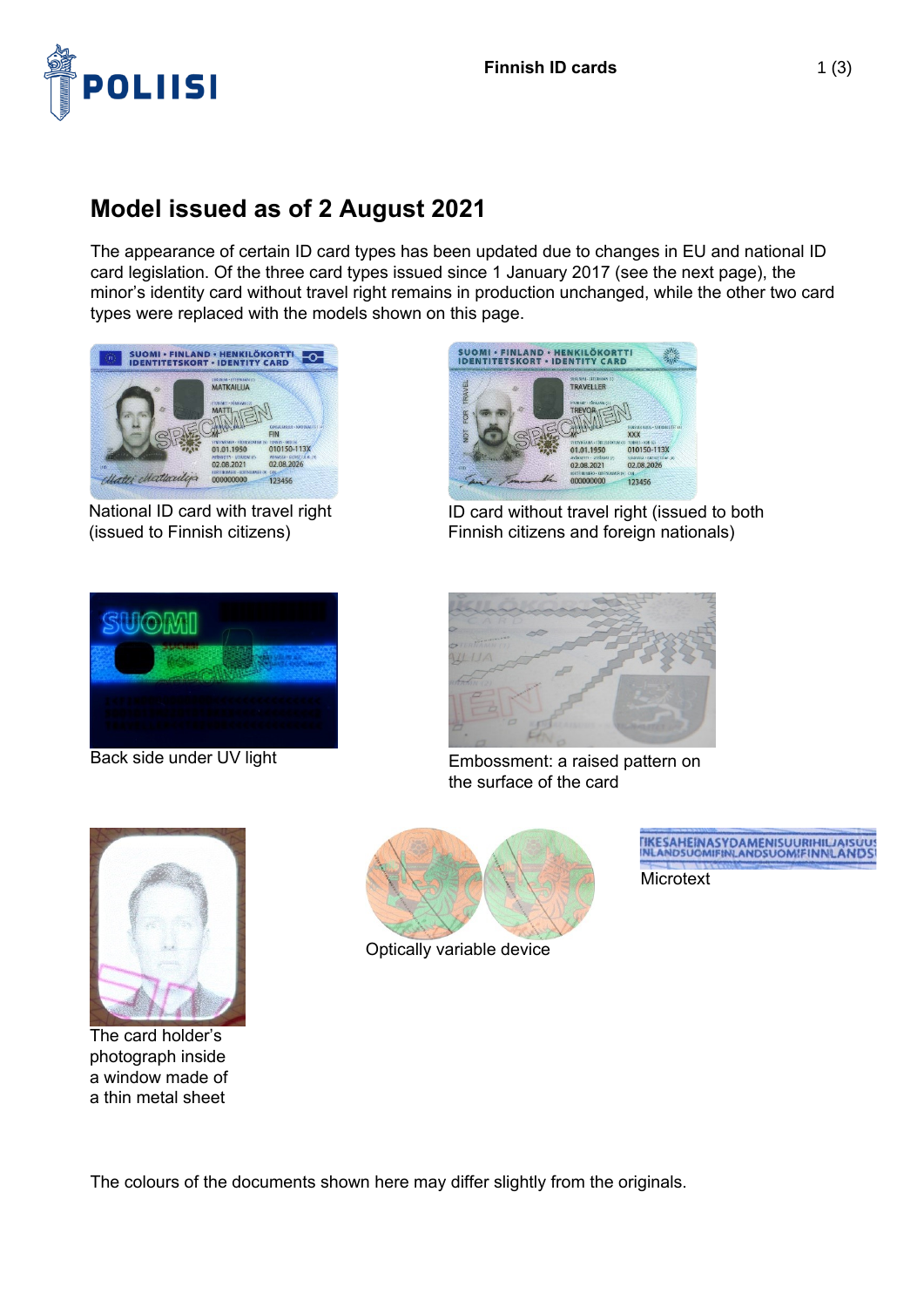

## **Model issued from 1 January 2017 to 1 August 2021**





Citizen's identity card **A** minor's identity card without travel right (still being issued after 1 August 2021)



A foreigner's identity card Not a valid travel documen







Embossment: a raised pattern<br>Front side under UV light Back side under UV light en the surface of the card on the surface of the card



The card holder's photograph inside a window made of a thin metal sheet



Optically variable device



**Microtext** 

The colours of the documents shown here may differ slightly from the originals.